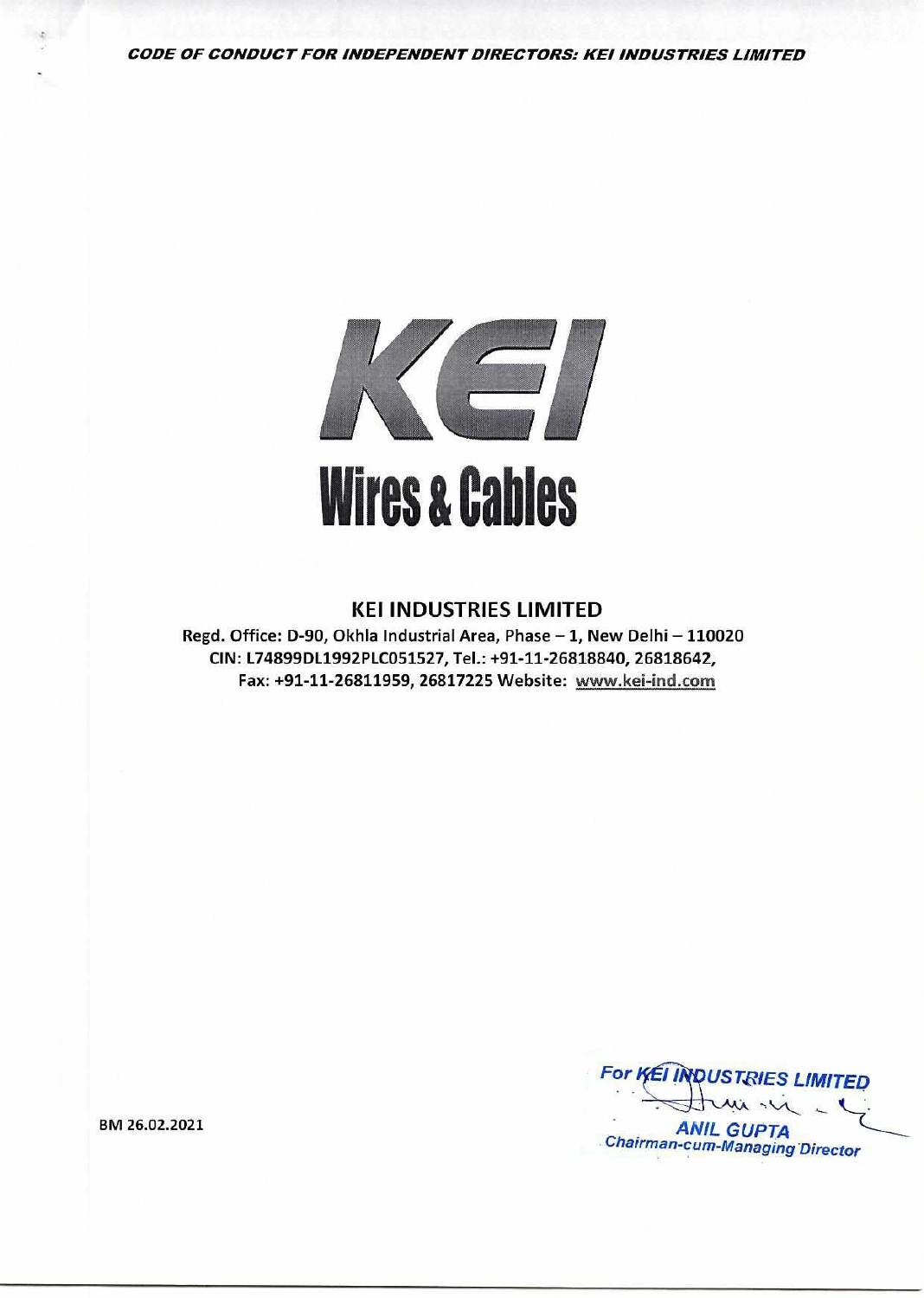# **CODE OF CONDUCT FOR INDEPENDENT DIRECTORS**

# **[Pursuant to SEBI (Listing Obligations and Disclosure Requirements), Regulations, 2015 and Schedule IV (section 149 (8) of the Companies Act, 2013]**

(This Code of Conduct for Independent Directors is to be read in conjunction with the Code of Conduct for Directors & Senior Management Personnel of the Company.)

The Code is a guide to professional conduct for independent directors. Adherence to these standards by independent directors and fulfilment of their responsibilities in a professional and faithful manner will promote confidence of the investment community, particularly minority shareholders, regulators and companies in the institution of independent directors.

### I. **GUIDELINES OF PROFESSIONAL CONDUCT:**

An independent director shall:

- (1) uphold ethical standards of integrity and probity;
- (2) act objectively and constructively while exercising his duties;
- (3) exercise his responsibilities in a bona fide manner in the interest of the company;
- (4) devote sufficient time and attention to his professional obligations for informed and balanced decision making;
- (5) not allow any extraneous considerations that will vitiate his exercise of objective independent judgment in the paramount interest of the company as a whole, while concurring in or dissenting from the collective judgment of the Board in its decision making;
- (6) not abuse his position to the detriment of the company or its shareholders or for the purpose of gaining direct or indirect personal advantage or advantage for any associated person;
- (7) refrain from any action that would lead to loss of his independence;
- (8) where circumstances arise which make an independent director lose his independence, the independent director must immediately inform the Board accordingly;
- (9) assist the company in implementing the best corporate governance practices.

# **II. ROLE AND FUNCTIONS:**

The independent directors shall:

- (1) help in bringing an independent judgment to bear on the Board's deliberations especially on issues of strategy, performance, risk management, resources, key appointments and standards of conduct;
- (2) bring an objective view in the evaluation of the performance of board and management;

**BM 26.02.2021** Page 1 of **5**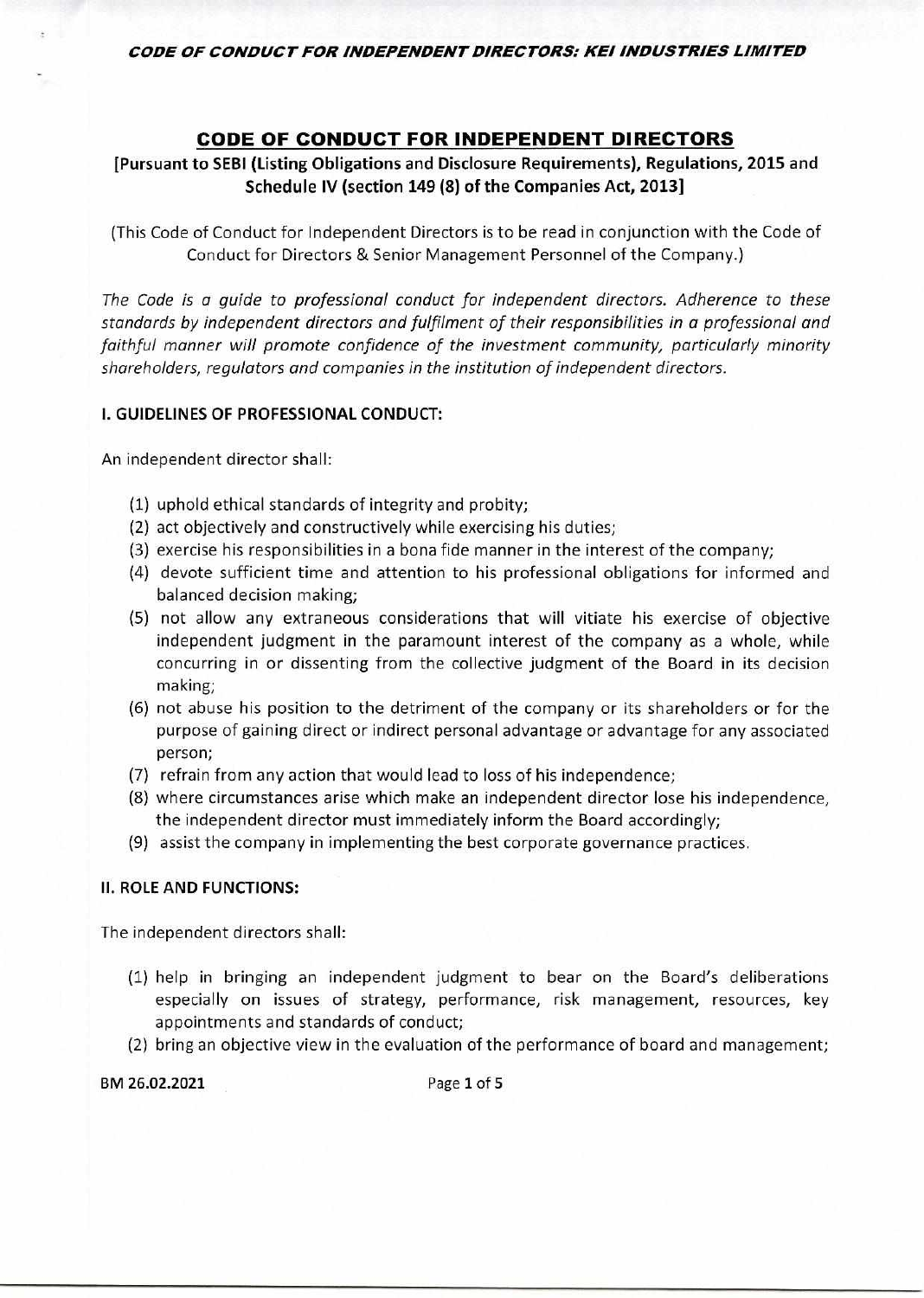- (3) scrutinise the performance of management in meeting agreed goals and objectives and monitor the reporting of performance;
- (4) satisfy themselves on the integrity of financial information and that financial controls and the systems of risk management are robust and defensible;
- (5) safeguard the interests of all stakeholders, particularly the minority shareholders;
- (6) balance the conflicting interest of the stakeholders;
- (7) determine appropriate levels of remuneration of executive directors, key managerial personnel and senior management and have a prime role in appointing and where necessary recommend removal of executive directors, key managerial personnel and senior management;
- (8) moderate and arbitrate in the interest of the company as a whole, in situations of conflict between management and shareholder's interest.

### III. DUTIES:

The independent directors shall—

- (1) undertake appropriate induction and regularly update and refresh their skills, knowledge and familiarity with the company;
- (2) seek appropriate clarification or amplification of information and, where necessary, take and follow appropriate professional advice and opinion of outside experts at the expense of the company;
- (3) strive to attend all meetings of the Board of Directors and of the Board committees of which he is a member;
- (4) participate constructively and actively in the committees of the Board in which they are chairpersons or members;
- (5) strive to attend the general meetings of the company;
- (6) where they have concerns about the running of the company or a proposed action, ensure that these are addressed by the Board and, to the extent that they are not resolved, insist that their concerns are recorded in the minutes of the Board meeting;
- (7) keep themselves well informed about the company and the external environment in which it operates;
- (8) not to unfairly obstruct the functioning of an otherwise proper Board or committee of the Board;
- (9) pay sufficient attention and ensure that adequate deliberations are held before approving related party transactions and assure themselves that the same are in the interest of the company;
- (10) ascertain and ensure that the company has an adequate and functional vigil mechanism and to ensure that the interests of a person who uses such mechanism are not prejudicially affected on account of such use;
- (11) report concerns about unethical behaviour, actual or suspected fraud or violation of the company's code of conduct or ethics policy;

**BM 26.02.2021** Page 2 of 5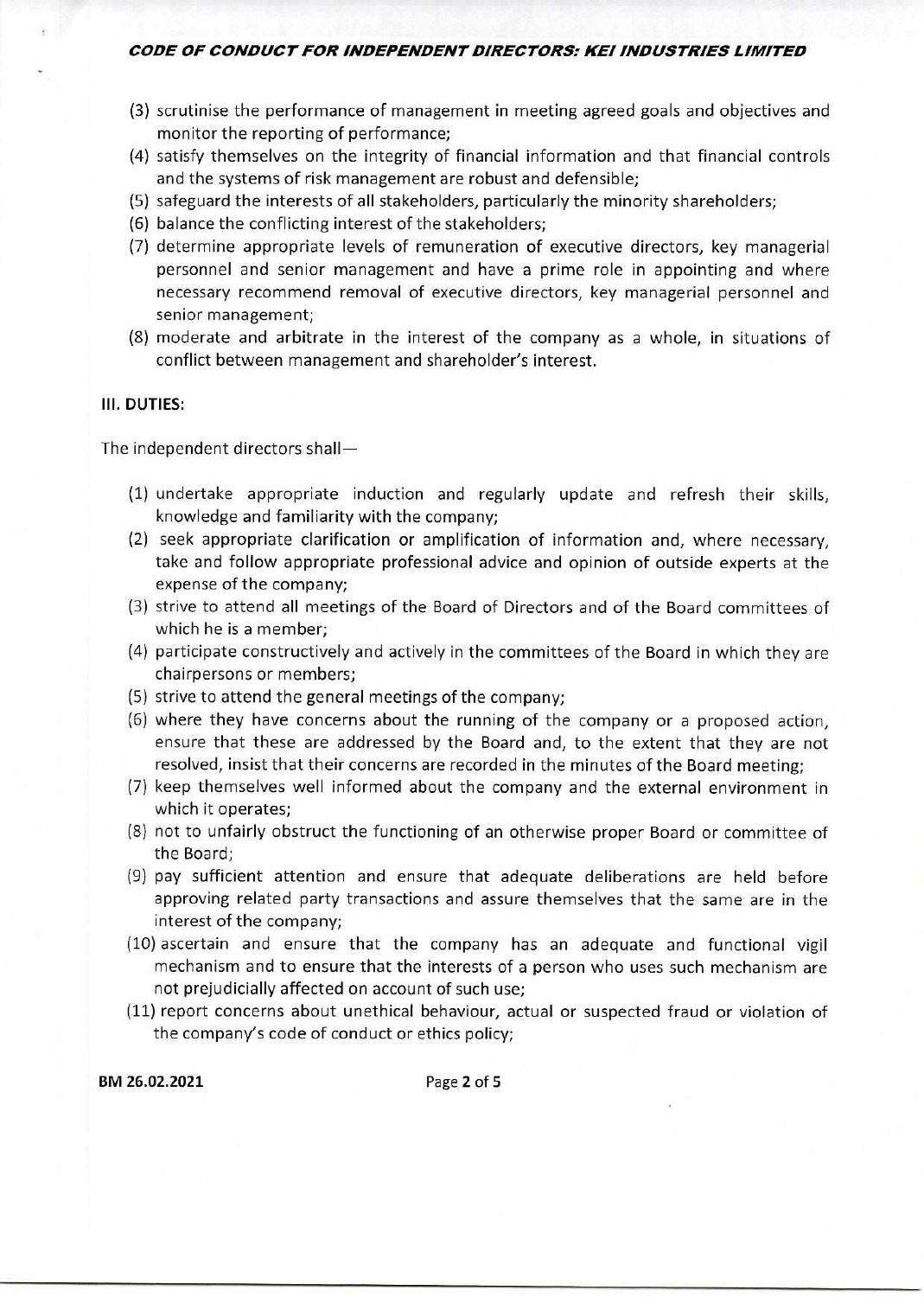## **CODE OF CONDUCT FOR INDEPENDENT DIRECTORS: KEI INDUSTRIES LIMITED**

- (12) acting within his authority, assist in protecting the legitimate interests of the company, shareholders and its employees;
- (13) not disclose confidential information, including commercial secrets, technologies, advertising and sales promotion plans, unpublished price sensitive information, unless such disclosure is expressly approved by the Board or required by law.

## **IV. MANNER OF APPOINTMENT:**

- (1) Appointment process of independent directors shall be independent of the company management; while selecting independent directors the Board shall ensure that there is appropriate balance of skills, experience and knowledge in the Board so as to enable the Board to discharge its functions and duties effectively.
- (2) The appointment of independent director(s) of the company shall be approved at the meeting of the shareholders.
- (3) The explanatory statement attached to the notice of the meeting for approving the appointment of independent director shall include a statement that in the opinion of the Board, the independent director proposed to be appointed fulfils the conditions specified in the Act and the rules made thereunder and that the proposed director is independent of the management.
- (4) The appointment of independent directors shall be formalised through a letter of appointment, which shall set out :
- (a) the term of appointment;
- (b) the expectation of the Board from the appointed director; the Board-level committee(s) in which the director is expected to serve and its tasks;
- (c) the fiduciary duties that come with such an appointment along with accompanying liabilities;
- (d) provision for Directors and Officers (D and 0) insurance, if any;
- (e) the Code of Business Ethics that the company expects its directors and employees to follow;
- (1) the list of actions that a director should not do while functioning as such in the company; and
- (g) the remuneration, mentioning periodic fees, reimbursement of expenses for participation in the Boards and other meetings and profit related commission, if any.
- (5) The terms and conditions of appointment of independent directors shall be open for inspection at the registered office of the company by any member during normal business hours.
- (6) The terms and conditions of appointment of independent directors shall also be posted on the company's website.

**BM 26.02.2021** Page 3 of 5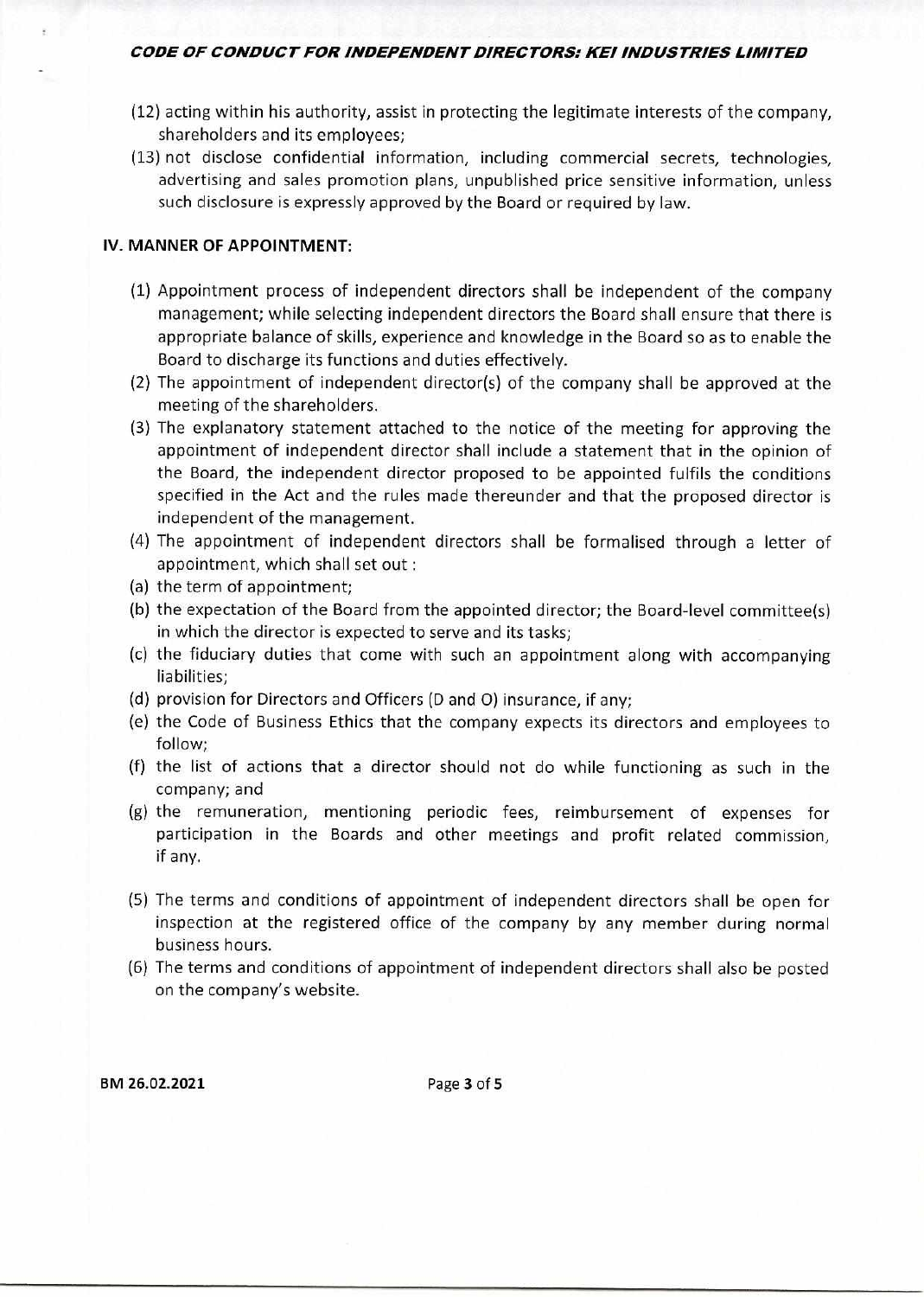# **CODE OF CONDUCT FOR INDEPENDENT DIRECTORS; KEI INDUSTRIES LIMITED**

#### **V. RE-APPOINTMENT:**

The re-appointment of independent director shall be on the basis of report of performance evaluation.

### **VI. RESIGNATION OR REMOVAL:**

- (1) The resignation or removal of an independent director shall be in the same manner as is provided in sections 168 and 169 of the Act.
- (2) An independent director who resigns or is removed from the Board of the company shall be replaced by a new independent director within a period of not more than one hundred and eighty days from the date of such resignation or removal, as the case may be.
- (3) Where the company fulfils the requirement of independent directors in its Board even without filling the vacancy created by such resignation or removal, as the case may be, the requirement of replacement by a new independent director shall not apply.

#### **VII. SEPARATE MEETINGS:**

- 1. The independent directors of the company shall hold at least one meeting in a financial year, without the attendance of non-independent directors and members of management;
- 2. All the independent directors of the company shall strive to be present at such meeting;
- 3. The meeting shall:
	- (a) review the performance of non-independent directors and the Board as a whole;
	- (b) review the performance of the Chairperson of the company, taking into account the views of executive directors and non-executive directors;
	- (c) assess the quality, quantity and timeliness of flow of information between the company management and the Board that is necessary for the Board to effectively and reasonably perform their duties.

#### **VIII. EVALUATION MECHANISM:**

- (1) The performance evaluation of independent directors shall be done by the entire Board of Directors, excluding the director being evaluated.
- (2) On the basis of the report of performance evaluation, it shall be determined whether to extend or continue the term of appointment of the independent director.

### **IX. AMENDMENT**

In case there are any modification(s) / amendment(s) / notification(s) / circulars(s), guidance note(s), informal guidance(s) issued by SEBI / MCA or judgements made by the Tribunal or any

**BM 26.02.2021** Page 4 of 5